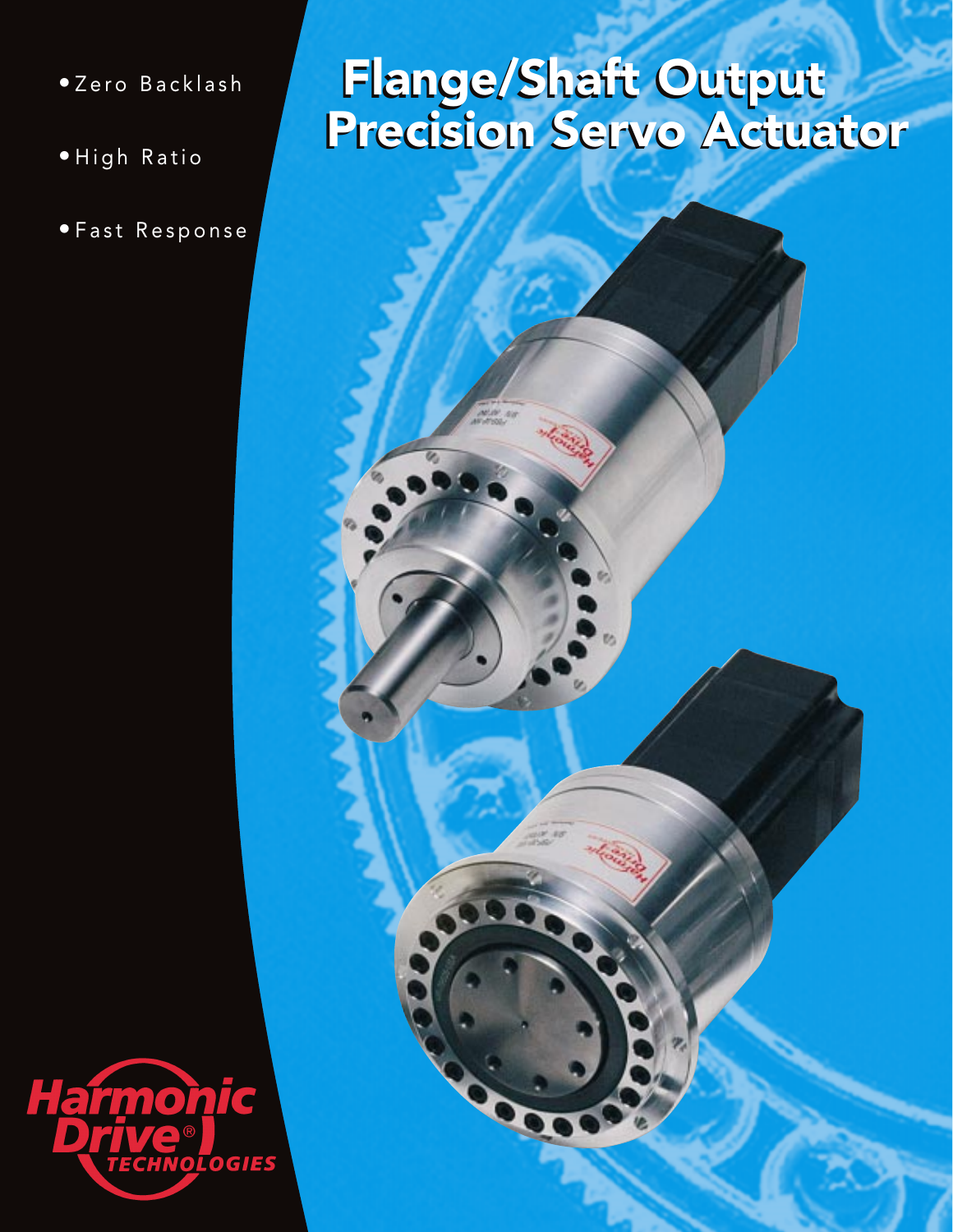

Harmonic Drive Technologies is the perfect solution for applications that require accurate positioning and precise motion control. The PS series Flange Output (PSF) and Shaft Output (PSS) Servo Actuators combine the zero backlash and high torque of Harmonic Drive gearing with advanced motor technology. The actuators provide superior positional accuracy and an improved torque/inertia ratio for a quick response to meet the increasing demands of precision servo applications.

# **Features**

 $\triangleright$  Zero Backlash

 $\triangleright$  Fast Response

- $\triangleright$  High Torque
- $\triangleright$  High Precision
- $\triangleright$  Brushless Motor
	- ▶ High Overhung Load Capability > Drive Options
- **▶ Superior DC Servo System**
- ▶ Brake Options
	-

NOTE: All units listed below are standard units. Please contact our factory for custom solutions.

## **Actuator Specifications**

| <b>MOTOR GEARBOX</b>           | <b>UNIT</b>  | <b>PSF-20-050</b><br><b>PSS-20-050</b> | <b>PSF-20-100</b><br><b>PSS-20-100</b> | <b>PSF-25-050</b><br><b>PSS-25-050</b> | <b>PSF-25-100</b><br><b>PSS-25-100</b> | <b>PSF-32-050</b><br><b>PSS-32-050</b> | <b>PSF-32-100</b><br><b>PSS-32-100</b> |
|--------------------------------|--------------|----------------------------------------|----------------------------------------|----------------------------------------|----------------------------------------|----------------------------------------|----------------------------------------|
| <b>Rated Output Power</b>      | <b>HP</b>    | .29                                    | .14                                    | .48                                    | .24                                    | .80                                    | .48                                    |
|                                | W            | 214                                    | 107                                    | 360                                    | 180                                    | 602                                    | 358                                    |
| <b>Rated Output Torque</b>     | Ib-in        | 300                                    | 300                                    | 500                                    | 500                                    | 843                                    | 1004                                   |
|                                | Nm           | 33                                     | 35                                     | 57                                     | 57                                     | 95                                     | 113                                    |
| <b>Rated Output Speed</b>      | <b>RPM</b>   | 60                                     | 30                                     | 60                                     | 30                                     | 60                                     | 30                                     |
| <b>Maximum Output Speed</b>    | <b>RPM</b>   | 90                                     | 45                                     | 90                                     | 45                                     | 90                                     | 45                                     |
| Maximum Continuous Torque      | lb-in        | 425                                    | 425                                    | 850                                    | 900                                    | 843                                    | 1680                                   |
|                                | Nm           | 51                                     | 51                                     | 96                                     | 101                                    | 95                                     | 190                                    |
| <b>Maximum Repeated Torque</b> | $Ib-in$      | 470                                    | 680                                    | 820                                    | 1390                                   | 1700                                   | 2900                                   |
| (acceleration, deceleration)   | Nm           | 53                                     | 77                                     | 93                                     | 157                                    | 192                                    | 327                                    |
| Peak Instantaneous Torque      | lb-in        | 880                                    | 1200                                   | 1300                                   | 1600                                   | 2000                                   | 3500                                   |
| (emergency stop, etc)          | Nm           | 99                                     | 136                                    | 146                                    | 180                                    | 226                                    | 395                                    |
| <b>Torque Constant</b>         | $Ib-in/A$    | 80                                     | 67.5                                   | 109                                    | 159                                    | 109                                    | 217                                    |
| $(at 25^{\circ}c)$             | Nm/A         | 9                                      | 7.6                                    | 12.3                                   | 17.9                                   | 12.3                                   | 24.5                                   |
| <b>Speed Constant</b>          | <b>RPM/V</b> | .690                                   | .769                                   | .500                                   | .345                                   | .500                                   | .250                                   |
| Input Moment of Inertia        | $Ib-in2$     | .182                                   | .142                                   | .423                                   | .295                                   | .886                                   | .886                                   |
|                                | $kg-m2$      | $53x10^{-6}$                           | $42x10^{-6}$                           | 124x10 <sup>-6</sup>                   | 86.6x10 <sup>-6</sup>                  | 260x10-6                               | 260x10 <sup>-6</sup>                   |
| <b>Encoder Resolution</b>      | P/R          | 2000                                   | 2000                                   | 2000                                   | 2000                                   | 2000                                   | 2000                                   |
| <b>Gear Ratio</b>              | 1:R          | 50:1                                   | 100:1                                  | 50:1                                   | 100:1                                  | 50:1                                   | 100:1                                  |

| <b>MOTOR</b>                                                                                       |              |      |      |     |      |     |     |
|----------------------------------------------------------------------------------------------------|--------------|------|------|-----|------|-----|-----|
| <b>Winding Resistance</b><br>Phase to Phase at $25^{\circ}$ C                                      | $\mathbf{I}$ | 1.32 | 0.79 | .78 | 1.32 | .78 | .78 |
| Winding Inductance<br>Phase to Phase                                                               | mH           | 5.1  | 2.7  | 6   | 5.1  |     | 6   |
| Thermal Resistance <sup>*</sup>                                                                    | °C/W         | 1.3  | 1.3  | .85 | 1.3  | .85 | .85 |
| $*$ 40. Later tomography in $400 \Omega$ ambient with maters mounted an eluminum beateinkar $95\%$ |              |      |      |     |      |     |     |

\*At 125° winding temperature, in 40° C ambient, with motors mounted on aluminum heatsinks: 25"x8"8".

For more information contact Harmonic Drive Technologies at 978-532-1800 Fax 978-532-9406 e-mail info@harmonic-drive.com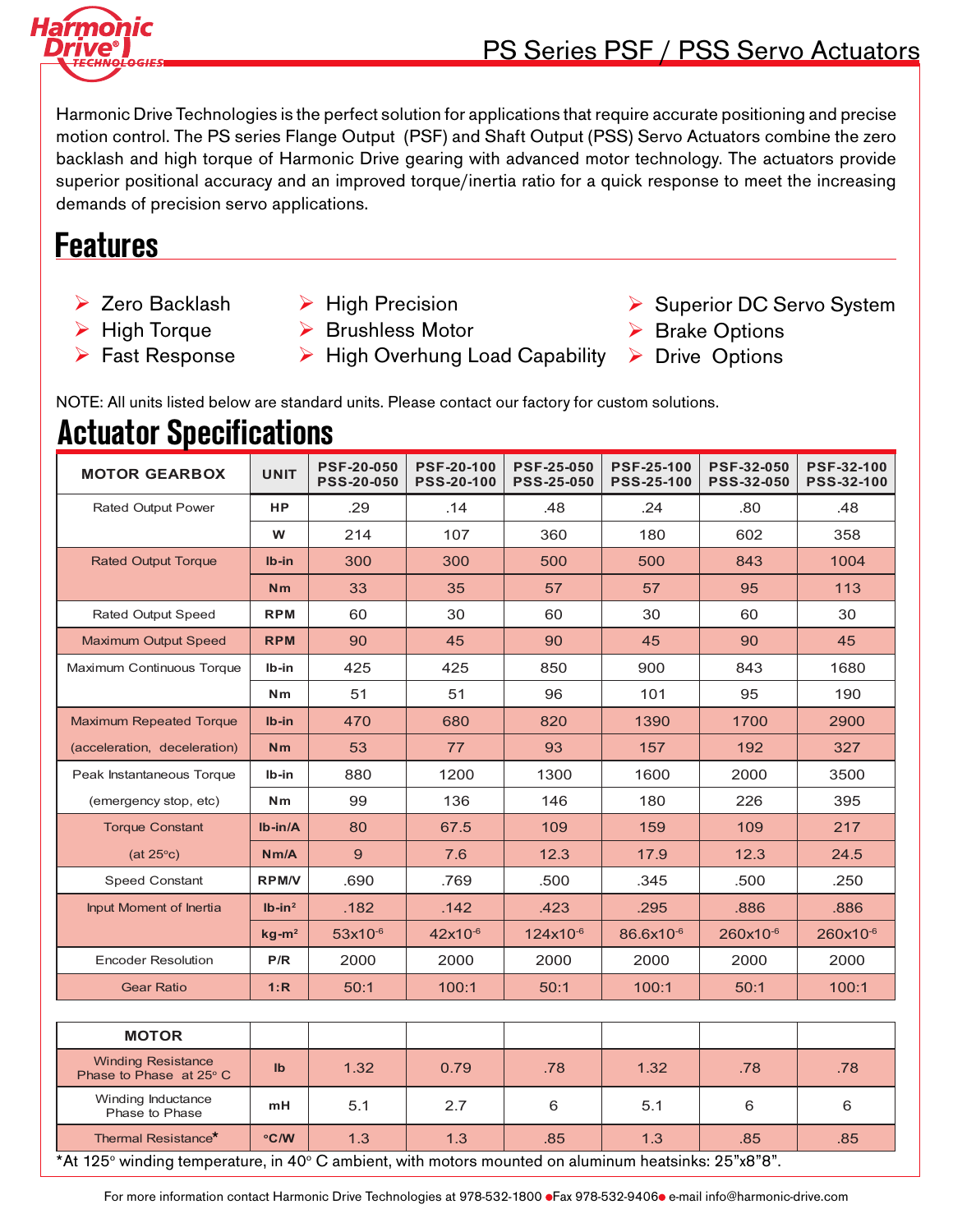

## PS Series PSF / PSS Servo Actuators

# **Performance Curves**



For more information contact Harmonic Drive Technologies at 978-532-1800 Fax 978-532-9406 e-mail info@harmonic-drive.com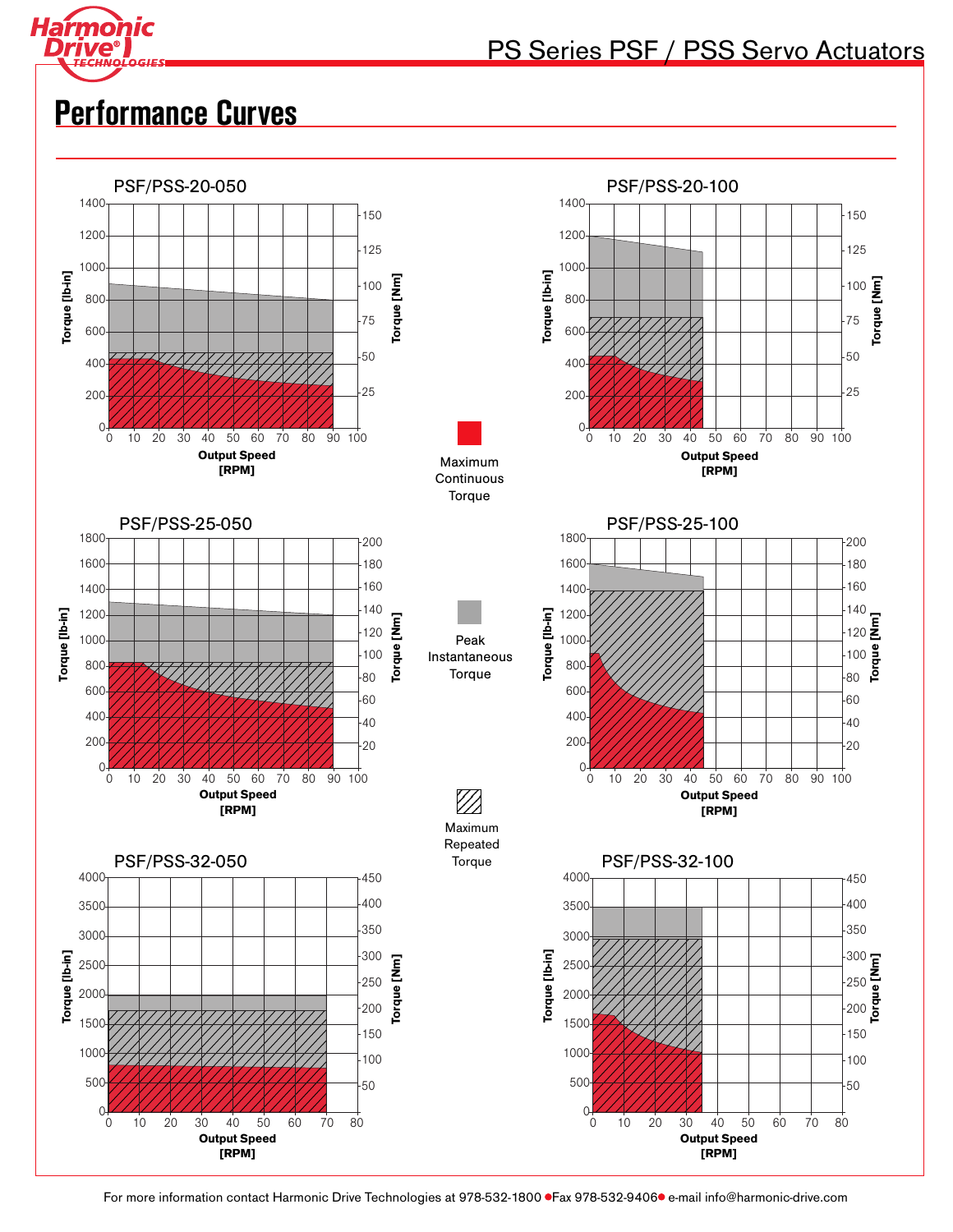| Harmonic<br><i><b>LOGIES</b></i> |                                        |                                                                     |                 |                                     |       |   |         |    | PS Series PSF / PSS Servo Actuators |                     |     |              |     |              |                |    |
|----------------------------------|----------------------------------------|---------------------------------------------------------------------|-----------------|-------------------------------------|-------|---|---------|----|-------------------------------------|---------------------|-----|--------------|-----|--------------|----------------|----|
| <b>ÆM</b>                        |                                        |                                                                     | <b>ÆP</b>       | N HOLES                             | $G -$ |   |         |    |                                     | <b>PSF ACTUATOR</b> |     |              |     |              |                |    |
| ¢<br>۱                           | 00<br>ひ<br>/⊙)<br>©)<br>$\circledcirc$ | $\circledcirc$<br>$^{\circ}$<br>8 HOLES <b>E</b> S<br><b>T DEEP</b> | ⊚<br>⊚          | $\overline{\mathsf{R}}$<br>ÆΑ<br>ÆB | Æ C   | ÷ | l-<br>Ή |    |                                     | ÆE<br>Κ             |     |              |     |              | Square         |    |
|                                  | ØA                                     | $\oslash$ B                                                         | $\varnothing C$ | ØE                                  | F     | G | H       | J  | K                                   | L                   | M   | $\mathsf{N}$ | P   | $\mathsf{R}$ | S              | T  |
| <b>PSF-20</b>                    | 96                                     | 78h7                                                                | 45h7            | 85                                  | 11    | 4 | 8       | 77 | 211/183*                            | 60                  | 88  | 8            | 4.5 | 34           | M <sub>5</sub> | 10 |
|                                  |                                        |                                                                     |                 |                                     |       |   |         |    |                                     |                     |     |              |     |              |                |    |
| <b>PSF-25</b>                    | 121                                    | 99h7                                                                | 55h7            | 113/99*                             | 12    | 4 | 10      | 92 | 244/227*                            | 80/60*              | 111 | 8            | 5.5 | 42           | M6             | 12 |
|                                  |                                        |                                                                     |                 |                                     |       |   |         |    |                                     |                     |     |              |     |              |                |    |

700 The output flange of PSF actuators is supported by precision bearings that allow combinations of axial and moment loads.The maximum allowable combination of these external loads are shown in Figure 2. A moment load applied to the output flange will create a deflection as shown in figure 1. It is not recommended to exceed 1.5 arc minutes.

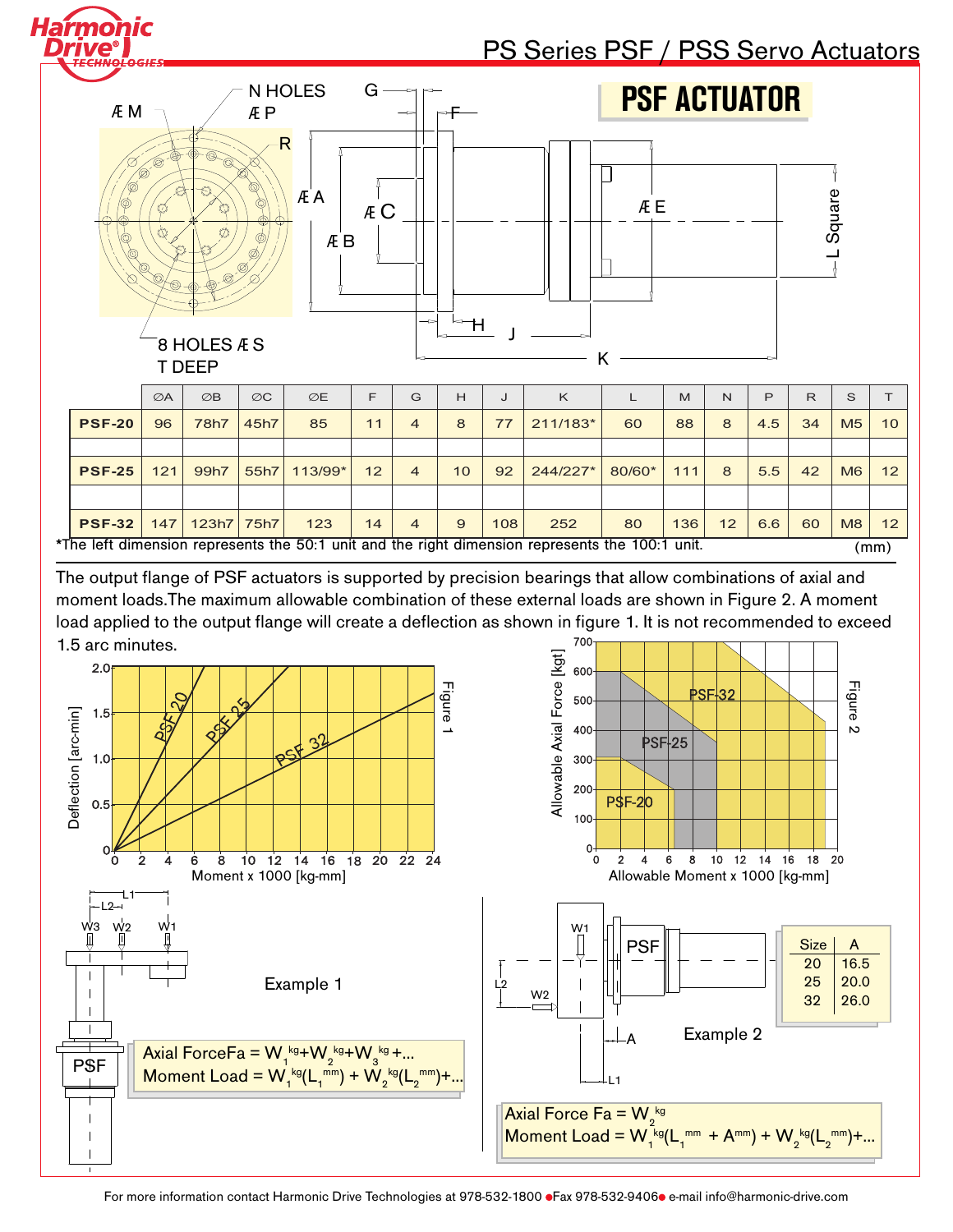| ive<br>OLOGIES                                                                                                                                                                                                                                                                                                                                                                                                                                                                              |     |             |                 |                                                                                                 |       |      |    |                |              | PS Series PSF / PSS Servo Actuators |     |              |                 |
|---------------------------------------------------------------------------------------------------------------------------------------------------------------------------------------------------------------------------------------------------------------------------------------------------------------------------------------------------------------------------------------------------------------------------------------------------------------------------------------------|-----|-------------|-----------------|-------------------------------------------------------------------------------------------------|-------|------|----|----------------|--------------|-------------------------------------|-----|--------------|-----------------|
|                                                                                                                                                                                                                                                                                                                                                                                                                                                                                             |     |             |                 |                                                                                                 |       |      |    |                |              | <b>PSS ACTUATOR</b>                 |     |              |                 |
| <b>ÆM</b><br>800<br>$\circledast$<br>◎<br>-F Square<br>ÆE<br>◎<br>ÆB<br>⊚<br>ÆС<br>⊚<br>ÆΑ<br>◎<br>Q,<br>$\begin{picture}(180,10) \put(0,0){\line(1,0){10}} \put(10,0){\line(1,0){10}} \put(10,0){\line(1,0){10}} \put(10,0){\line(1,0){10}} \put(10,0){\line(1,0){10}} \put(10,0){\line(1,0){10}} \put(10,0){\line(1,0){10}} \put(10,0){\line(1,0){10}} \put(10,0){\line(1,0){10}} \put(10,0){\line(1,0){10}} \put(10,0){\line(1,0){10}} \put(10,0){\line($<br>G<br>N HOLES<br>┡┥╼┙<br>Æ P |     |             |                 |                                                                                                 |       |      |    |                |              |                                     |     |              |                 |
|                                                                                                                                                                                                                                                                                                                                                                                                                                                                                             | ØA  | $\oslash$ B | $\varnothing C$ | ØE                                                                                              | F     | G    | H  | J              | $\mathsf{K}$ | L.                                  | M   | $\mathsf{N}$ | $\varnothing P$ |
| <b>PSS-20</b>                                                                                                                                                                                                                                                                                                                                                                                                                                                                               | 96  | 58g7        | 22k6            | 85                                                                                              | 60    | 41.5 | 32 | $\overline{9}$ | 100          | 297/269*                            | 88  | 8            | 4.5             |
|                                                                                                                                                                                                                                                                                                                                                                                                                                                                                             |     |             |                 |                                                                                                 |       |      |    |                |              |                                     |     |              |                 |
| <b>PSS-25</b>                                                                                                                                                                                                                                                                                                                                                                                                                                                                               | 121 | 70g7        | <b>28k6</b>     | 113/99*                                                                                         | 80/60 | 51   | 36 | 11             | 118          | 345/328*                            | 111 | 8            | 5.5             |
| <b>PSS-32</b>                                                                                                                                                                                                                                                                                                                                                                                                                                                                               | 145 | 90g7        | 32k6            | 123                                                                                             | 80    | 73.5 | 40 | 12             | 140          | 416.6                               | 136 | 12           | 6.6             |
|                                                                                                                                                                                                                                                                                                                                                                                                                                                                                             |     |             |                 | *The left dimension represents the 50:1 unit and the right dimension represents the 100:1 unit. |       |      |    |                |              |                                     |     |              | (mm)            |

The output shaft of the PSS actuator is supported by pre-loaded taper roller bearings to eliminate end float and radial play. The maximum axial and radial loads that can be applied are demonstrated below.



PSS output shafts are manufactured from high quality alloy steel of hardness 220 Br. and 70,000 KSI compression strength. Keys and keyways are not recommended for high performance servo applications. Zero backlash friction clamp ring devices that are not affected by reversing or dynamic shock loads should be used. Axial impact loads on the end of the shaft should be avoided.

| PSS | $X_{(mm)}$ | W1(kg) | $W2$ (kg) |
|-----|------------|--------|-----------|
| 20  | 48         | 170    | 170       |
| 25  | 77         | 380    | 320       |
| 32  | 90         | 520    | 490       |
|     |            |        |           |
|     |            |        |           |

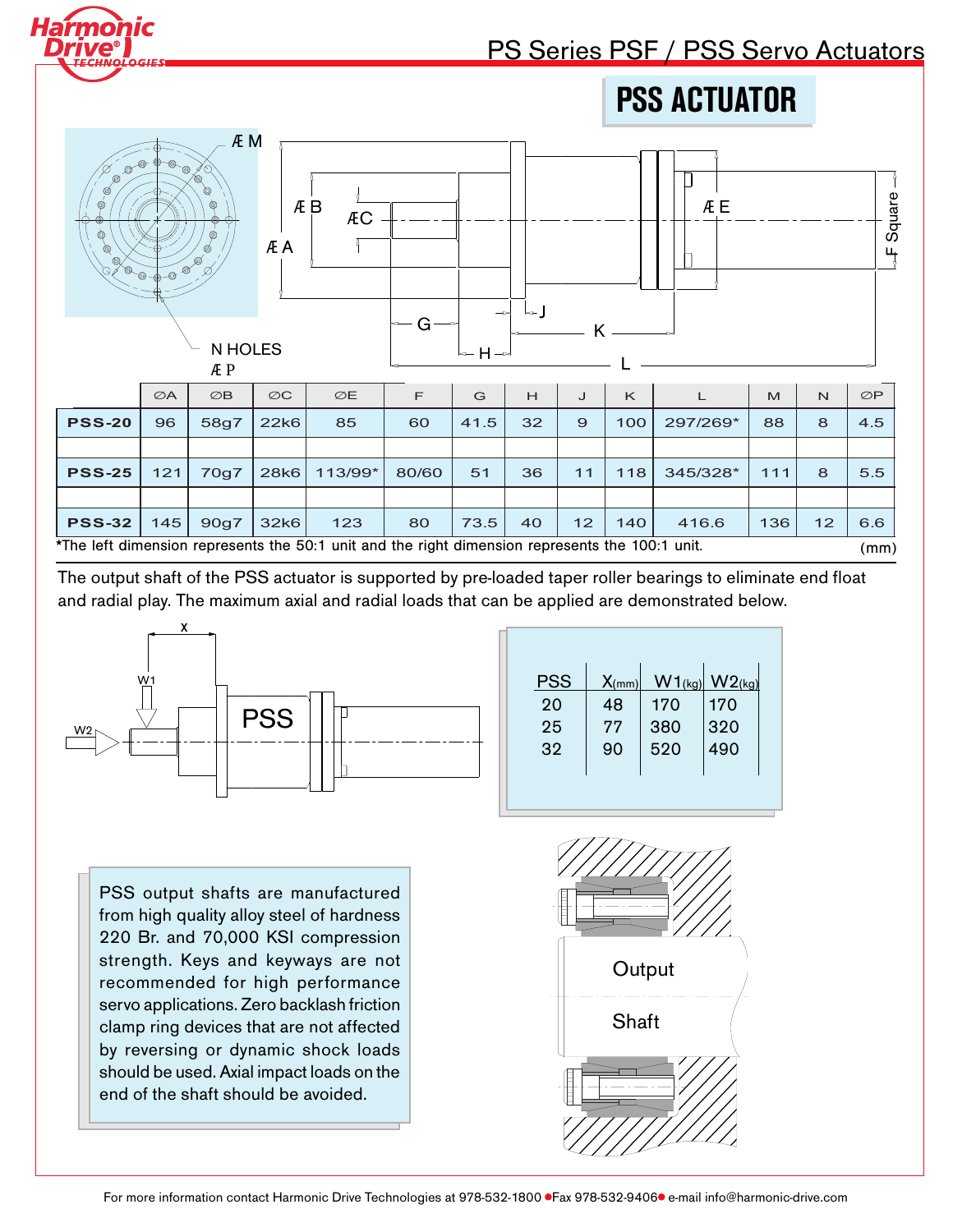

## PS Series PSF / PSS Servo Actuators

# **Standard Drive**

| <b>GENERAL</b>                        |                                                                                                                                                                                                                       |
|---------------------------------------|-----------------------------------------------------------------------------------------------------------------------------------------------------------------------------------------------------------------------|
| Peak Output Current (Amps)            | 20                                                                                                                                                                                                                    |
| Continuous Output Current (Amps)      | 10                                                                                                                                                                                                                    |
| <b>Continuous Output Power kW</b>     | 2.0                                                                                                                                                                                                                   |
| Continuous Shunt Power                | 50W                                                                                                                                                                                                                   |
| <b>Peak Shunt Power</b>               | 4.5kW                                                                                                                                                                                                                 |
| Continuous Shunt Power External (max) | 2.4kW                                                                                                                                                                                                                 |
| Peak Shunt Power External (max)       | 6.0kW                                                                                                                                                                                                                 |
| <b>INPUT</b>                          |                                                                                                                                                                                                                       |
| Continuous Input Current (Amps)       | 19                                                                                                                                                                                                                    |
| Input Voltage                         | 100 to 240VAC RMS Nominal                                                                                                                                                                                             |
| <b>Input Frequency</b>                | 47-63 Hz                                                                                                                                                                                                              |
| <b>COMMAND SOURCES</b>                |                                                                                                                                                                                                                       |
| <b>Analog Velocity Input</b>          | $+/- 10$ Volt                                                                                                                                                                                                         |
| Presets                               | 8 Presets, Binary Selection by Digital Inputs                                                                                                                                                                         |
| Step and Direction,                   | 1 MHz Maximium Frequency Differential or Single Ended Line Drivers                                                                                                                                                    |
| Step up / Step Down                   |                                                                                                                                                                                                                       |
| Master Encoder Following              | 1 MHz Maximium Line Frequency Differential or Single Ended Line Drivers                                                                                                                                               |
| <b>Digital Serial Commands</b>        | Via Serial Port and BRU-Series Host Language                                                                                                                                                                          |
| <b>SERIAL COMMUNICATION PORT</b>      |                                                                                                                                                                                                                       |
| Type                                  | RS-32, Four-Wire RS-485                                                                                                                                                                                               |
| <b>Baud Rate</b>                      | 1200 to 19,200 Baud                                                                                                                                                                                                   |
| <b>Multiple Drive Addressing</b>      | Up to 32 Drives, 10 Using Front Panel Rotary Dip Switch                                                                                                                                                               |
| <b>CONTROL LOOPS</b>                  |                                                                                                                                                                                                                       |
| <b>Modes</b>                          | Torque, Velocity and Position Control                                                                                                                                                                                 |
| Type                                  | All Loops Digital                                                                                                                                                                                                     |
| Velocity Loop Bandwidth (maximum)     | 400 Hz                                                                                                                                                                                                                |
| <b>INPUTS AND OUTPUTS</b>             |                                                                                                                                                                                                                       |
| Selectable Digital Inputs             | 4 Optically Isolated, 24 Volt, Active High<br>User-selectable as: Drive Mode Select, Integrator Inhibit, Follower Enable<br>Foward Enable, Reverse Enable, Preset Select, Analog Override                             |
| Selectable Digital Outputs            | 4 Optically Isolated, 24 Volt, Active High<br>UserSelectable as: In Position, Within Position Window, Zero Speed, Within Speed<br>Window, At Speed, CurentLimit, Drive Enable, Bus Charged, Various Fault Indications |
| <b>Dedicated Digital Inputs</b>       | Enable, Fault Reset (Optically Isolated, 24 Volt, ActiveHigh)                                                                                                                                                         |
| <b>Dedicated Relay Outputs</b>        | Ready/ not Faulted, Brake Output                                                                                                                                                                                      |
| Analog Inputs                         | 2 External Analog Current Limits, 0 to 10 Volt                                                                                                                                                                        |
| <b>Analog Outputs</b>                 | 2 User Programmable, +/- 10 Volt                                                                                                                                                                                      |
| <b>Encoder Output</b>                 | 1 MHz Maximum Line Frequency<br><b>Differential Line Drivers</b><br>Scalable by 1, 1/2, 1/4, 1/8                                                                                                                      |
| Motor Feedback                        | Incremental Encoder                                                                                                                                                                                                   |
| <b>CONNECTORS</b>                     |                                                                                                                                                                                                                       |
| Serial                                | 9 Pin-D Shell                                                                                                                                                                                                         |
| Control and Feedback                  | 20, 26, and 50 Pin High Density Mini D                                                                                                                                                                                |
| Power                                 | <b>Screw Terminal Block</b>                                                                                                                                                                                           |
| <b>ENVIRONMENTAL</b>                  |                                                                                                                                                                                                                       |
| <b>Storage Temperature</b>            | $-40^{\circ}$ C to 70 $^{\circ}$ C                                                                                                                                                                                    |
| <b>Operating Temperature</b>          | -5 $\mathrm{^{\circ}C}$ to 55 $\mathrm{^{\circ}C}$                                                                                                                                                                    |
| Humidity                              | 5% to 90%, Non-Condensing                                                                                                                                                                                             |
| Altitude                              | 1500m / 5000ft.                                                                                                                                                                                                       |
| Vibration                             | 10 to 2000 Hz at 2g                                                                                                                                                                                                   |
| Shock                                 | 15 g 11 msec Half Sine                                                                                                                                                                                                |

For more information contact Harmonic Drive Technologies at 978-532-1800 Fax 978-532-9406 e-mail info@harmonic-drive.com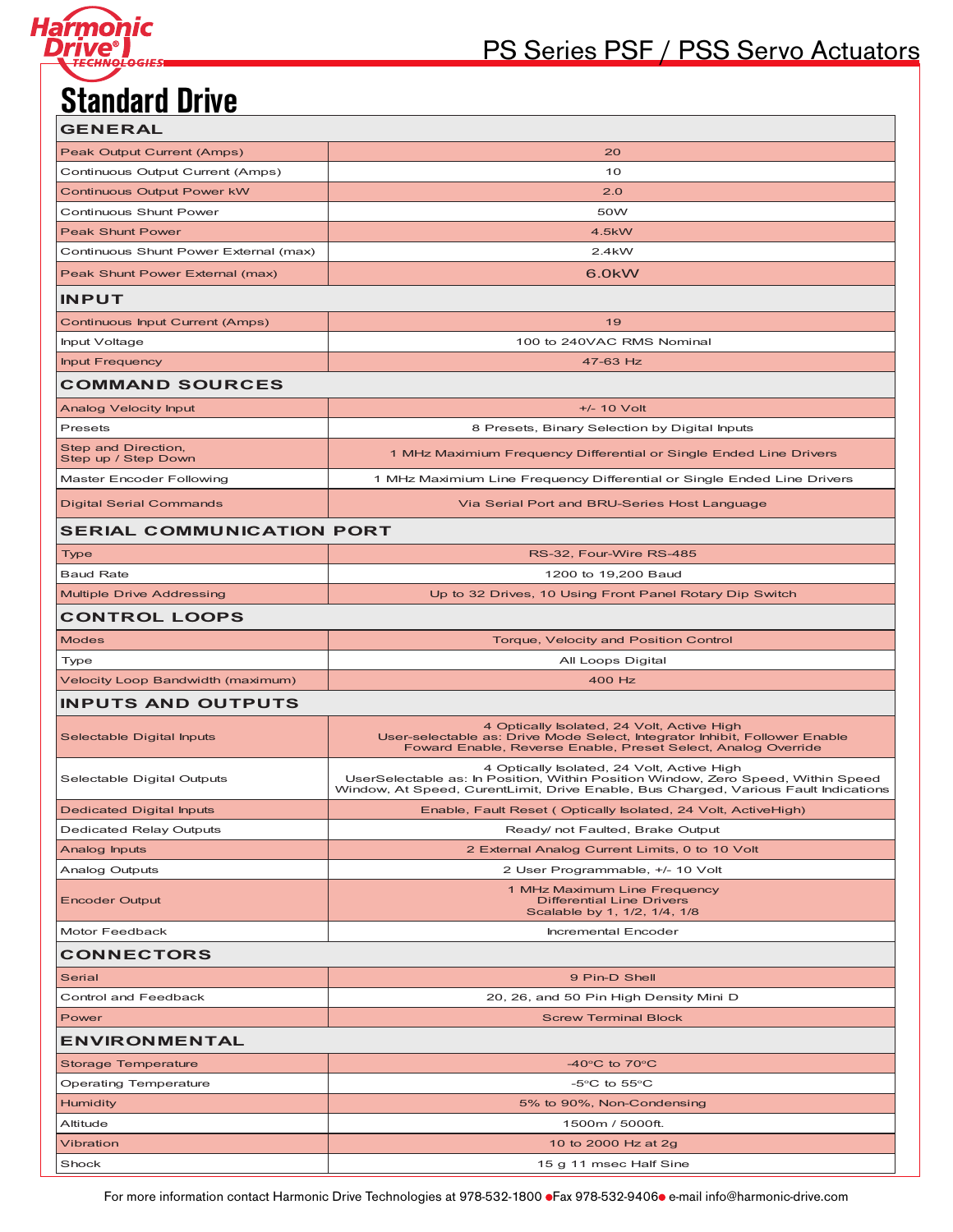

#### **Gearing**

Harmonic Drive Gearing with zero backlash and a superior torque-to-weight ratio is used in all PSF / PSS actuators. **Motor**

PSF / PSS servo actuators utilize low-inertia with high power density Neodymium magnets for maximum performance and rapid acceleration.

#### **Lubrication**

All gearing is lubricated and mounted in a fully sealed housing for minimum maintenance and long life. Special low outgassing or non-lithium greases can be provided for cleanroom or semiconductor applications on request.

#### **Brakes**

Mounted spring set, magnetic release 24VDC holding brakes can be supplied upon request.

### **Connector Dimensions**

#### **MOTOR POWER CONNECTOR MOTOR FEEDBACK CONNECTOR**





## **Electrical Connections**

|                | <b>Motor Power Connector</b> | <b>Motor Feedback Connector</b> |                |  |            |               |  |  |
|----------------|------------------------------|---------------------------------|----------------|--|------------|---------------|--|--|
| <b>PIN</b>     | <b>SIGNAL</b>                | <b>PIN</b>                      | <b>SIGNAL</b>  |  | <b>PIN</b> | <b>SIGNAL</b> |  |  |
| $\mathbf{1}$   | Phase R                      | $1 - 8$                         |                |  | 17         | Hall $B +$    |  |  |
| 2              | Phase S                      | $\boldsymbol{\Theta}$           | $A +$          |  | 18         | $Hall$ $B -$  |  |  |
| 3              | <b>Phase T</b>               | 10                              | $A -$          |  | 19         | Hall $C +$    |  |  |
| $\overline{4}$ | $\overline{\phantom{0}}$     | 11                              | $B +$          |  | 20         | $Hall C -$    |  |  |
| 5              | Ground                       | 12                              | $B -$          |  | 21         |               |  |  |
| 6              | $\overline{\phantom{a}}$     | 13                              | $+$            |  | 22         | $-+5$ VDC     |  |  |
| $\overline{7}$ | Brake $+$ (1)                | 14                              | $\mathbf{I}$ = |  | 23         | <b>COM</b>    |  |  |
| 8              |                              | 15                              | Hall $A +$     |  | 24         | Encoder       |  |  |
|                | $\overline{\phantom{a}}$     |                                 |                |  |            | Case          |  |  |
| $\mathbf{9}$   | Brake - $(1)$                | 16                              | Hall $A -$     |  | $25 - 28$  |               |  |  |

### **Typical Application Examples**

Harmonic Drive Technologies' gearheads and actuators provide the optimum solution to any high precision motion control application.

- $\triangleright$  Precise Positioning Systems
- $\triangleright$  Semiconductor equipment
- $\triangleright$  Robotics
- $\blacktriangleright$  Index Tables
- $\triangleright$  Medical Equipment
- $\triangleright$  Laboratory Equipment
- $\triangleright$  Print Machine Rollers
- $\triangleright$  Wafer Handling
- $\triangleright$  Special Machinery
- Ø Aerospace
	- $\triangleright$  Optical Equipment
		- $\triangleright$  Laser Positioning

Harmonic Drive Technologies has been providing quality motion control products to industry for over 40 years. We offer the practical solution to your motion control requirements. All of our manufacturing is done at our factory in Peabody, Massachusetts and we have a full engineering and support staff on hand to answer any question you may have. Feel free to contact us at 978-532-1800, 978-532-9406 (fax) or by e-mail at info@ harmonic-drive.com.